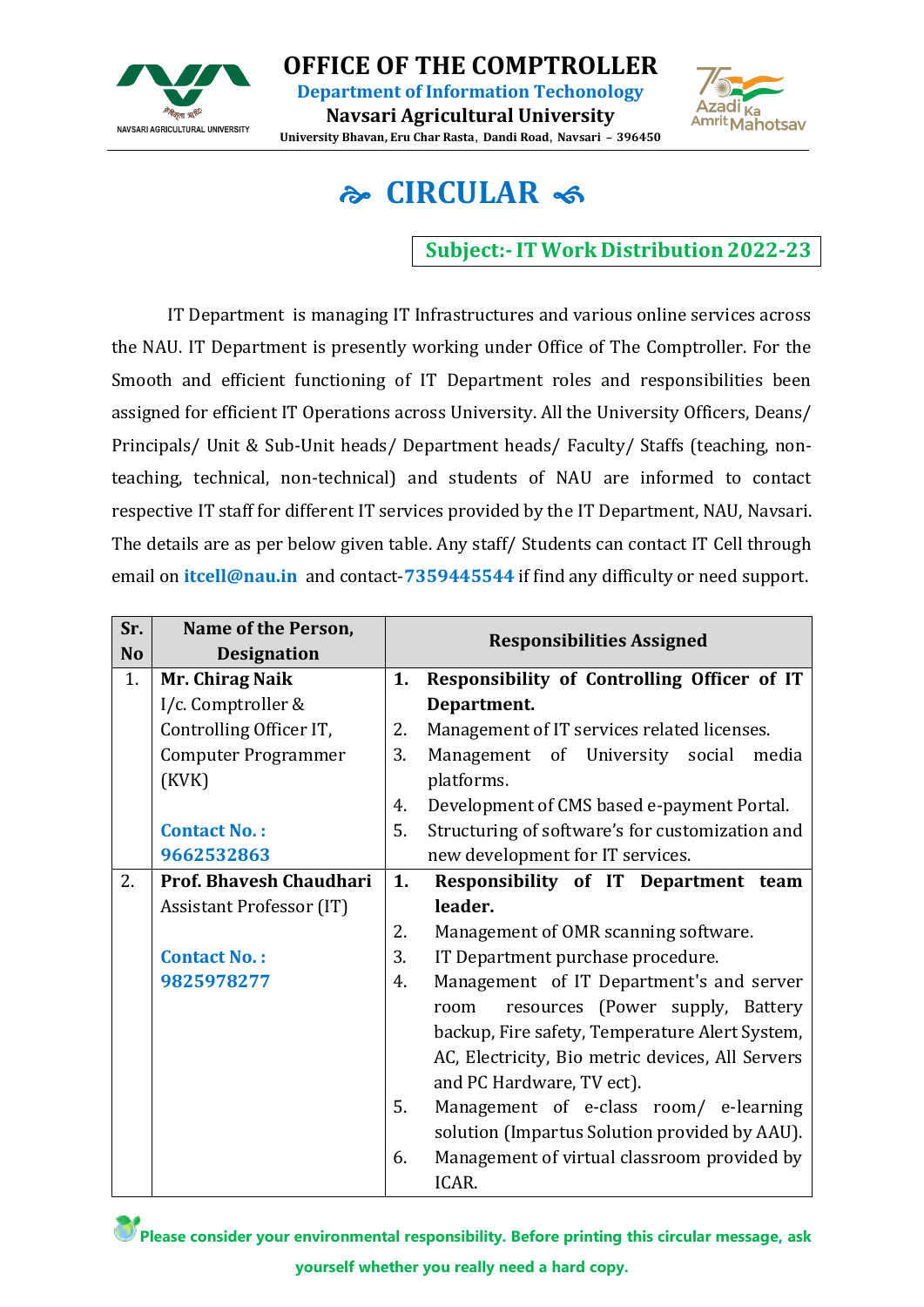| 3. | Mrs. Nishitaben patel             | 1. | Management of Enterprise Resource Planning                                       |
|----|-----------------------------------|----|----------------------------------------------------------------------------------|
|    | <b>Computer Programmer</b>        |    | (ERP) Software (Old).                                                            |
|    | (KVK)                             | 2. | Development of CMS based online financial                                        |
|    |                                   |    | accounting management.                                                           |
|    | <b>Contact No.:</b>               | 3. | Development of CMS based online bill                                             |
|    | 9724245646                        |    | management.                                                                      |
|    |                                   | 4. | Development of CMS based online cashbook                                         |
|    |                                   |    | management system.                                                               |
|    |                                   | 5. | Development of CMS based online auditing                                         |
|    |                                   |    | management system.                                                               |
|    |                                   | 6. | Development of online financial approval                                         |
|    |                                   |    | management system.                                                               |
|    |                                   | 7. | Management<br>of<br>Planning<br>schemes                                          |
|    |                                   |    | management system.                                                               |
|    |                                   | 8. | Any kind of online work assigned by NAU                                          |
|    |                                   |    | KVK's.                                                                           |
| 4. | Mr. Chetan Lad                    | 1. | Management of Antivirus software server.                                         |
|    | <b>Computer Programmer</b>        | 2. | Management of Online network complain                                            |
|    | (KVK)                             |    | management portal.                                                               |
|    |                                   | 3. | Management of NAU drive portal.                                                  |
|    | <b>Contact No.:</b><br>9979393220 | 4. | Management of CCTV camera for University<br>roads and main gates with NVR & DVR. |
|    |                                   | 5. | Management of internet leased line (NKN,                                         |
|    |                                   |    | GSWAN & other ISP) and IPSEC VPN services.                                       |
|    |                                   | 6. | All server setup, virtualization, configurations                                 |
|    |                                   |    | and backup software management.                                                  |
|    |                                   | 7. | IT dead stock, store management & e-west                                         |
|    |                                   |    | management.                                                                      |
|    |                                   | 8. | Management of internet network across NAU                                        |
|    |                                   |    | campus and remote center (LAN & WAN).                                            |
|    |                                   | 9. | Firewall management.                                                             |
|    |                                   |    | 10. Responsibility of University e-tender process.                               |
|    |                                   |    | 11. Management of domain, hosting, SSL certificate                               |
|    |                                   |    | Installation for website and web applications.                                   |
|    |                                   |    | 12. Development of Online Asset Management                                       |
|    |                                   |    | Portal.                                                                          |
|    |                                   |    | 13. Any kind of online work assigned by NAU                                      |
|    |                                   |    | KVK's.                                                                           |
| 5. | <b>Mr. Manan Bhatt</b>            | 1. | of<br>University<br>Management<br>website                                        |
|    | <b>Computer Programmer</b>        |    | www.nau.in.                                                                      |
|    | (KVK)                             | 2. | Management of Krishi KIOSK (agriculture                                          |
|    |                                   |    | agriculture gujarati, Horticulture<br>english,                                   |
|    | <b>Contact No.:</b>               |    | gujarati, Veterinary gujarati, Paddy gujarati &                                  |
|    | 7227801350                        |    | Sugarcane gujarati).                                                             |
|    |                                   | 3. | Management of NAU NAHEP-CAAST Project                                            |
|    |                                   |    | website and other web Applications.                                              |

Please consider your environmental responsibility. Before printing this circular message, ask **yourself whether you really need a hard copy.**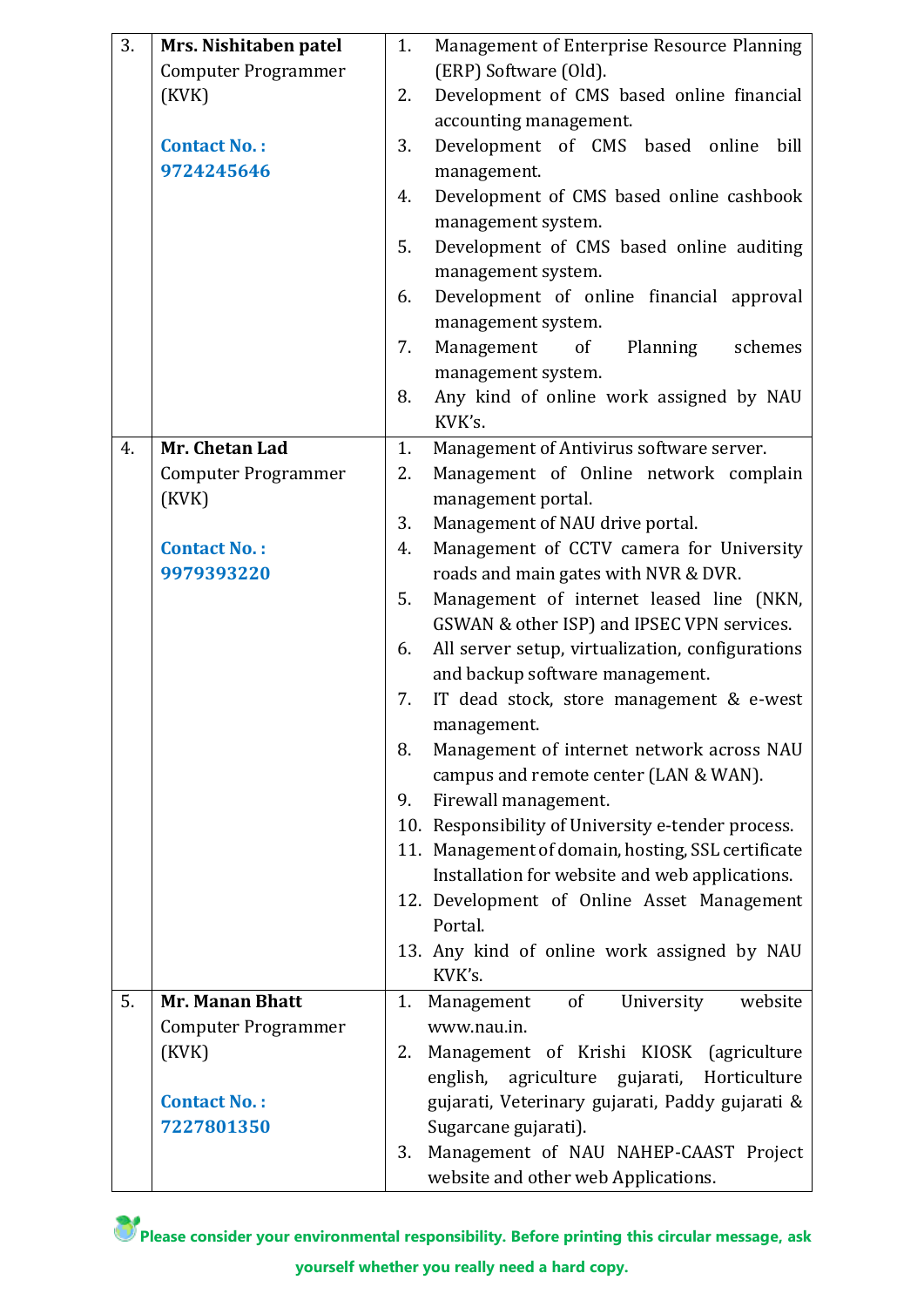|    |                            | 4. KISAN MITRA 2.0 mobile application's server                        |
|----|----------------------------|-----------------------------------------------------------------------|
|    |                            | management only.                                                      |
|    |                            | Management of Bug management portal.<br>5.                            |
|    |                            | Management of NAU e-shop portal.<br>6.                                |
|    |                            | Management of NAU e-Market Portal.<br>7.                              |
|    |                            | Development of AEMS (agricultural experiment<br>8.                    |
|    |                            | monitoring system).                                                   |
|    |                            | Responsibility of IT Department's document<br>9.                      |
|    |                            | digitalization & paper work process.                                  |
|    |                            | 10. Responsibility of IT Department web page                          |
|    |                            | management.                                                           |
|    |                            | 11. Development of Pension Module.                                    |
|    |                            | 12. Development of Resolution (Portal) Module.                        |
|    |                            | 13. Development of Krishi KIOSK 2.0 Portal.                           |
|    |                            |                                                                       |
| 6. | Mr. Sunil Patel            | 14. Any kind of online work assigned by NAU KVK's.                    |
|    |                            | 1. Management of Tour management software.                            |
|    | <b>Computer Programmer</b> | 2. Management of SMS portal.                                          |
|    |                            | 3. Management of Online NAU web-mail creation                         |
|    | <b>Contact No.:</b>        | portal for regular staff & student.                                   |
|    | 9925733566                 | 4. Management of Internet User Management                             |
|    |                            | portal (online internet registration & online no                      |
|    |                            | due certificate).                                                     |
|    |                            | 5. Management of SSO (Single sign on portal).                         |
|    |                            | 6. Management of Video conferencing streaming                         |
|    |                            | application for e-class.                                              |
|    |                            | 7. Management of Online web based guest house<br>room booking portal. |
|    |                            | 8. Responsibility of video conferencing,                              |
|    |                            | webcasting and live streaming for University                          |
|    |                            | events & activities.                                                  |
|    |                            | 9. Management of google G-suite services.                             |
|    |                            | 10. Responsibility for management of IT Vehicle                       |
|    |                            | with all registers and Vehicle documents.                             |
|    |                            | 11. Development of GPF Module.                                        |
|    |                            | 12. Development of Budgeting Module.                                  |
|    |                            | 13. Development of Tour bill generation Portal.                       |
| 7. | Mr. Mayur Bharthera        | Management of Online NAU Jobs portal.<br>1.                           |
|    | <b>Computer Programmer</b> | 2. Management of Online hall ticket generation                        |
|    |                            | portal for jobs & admission application process.                      |
|    | <b>Contact No.:</b>        | 3. Management of Online marks entry (Exam)                            |
|    | 9275056704                 | software.                                                             |
|    |                            | 4. Management of Online admission portal.                             |
|    |                            | 5. Management of NAU e-Class Portal (e-Class                          |
|    |                            | room, e-Learning & Subjective Online exam).                           |
|    |                            | 6. Management of Human resources management                           |
|    |                            | system (HRMS).                                                        |

Please consider your environmental responsibility. Before printing this circular message, ask **yourself whether you really need a hard copy.**